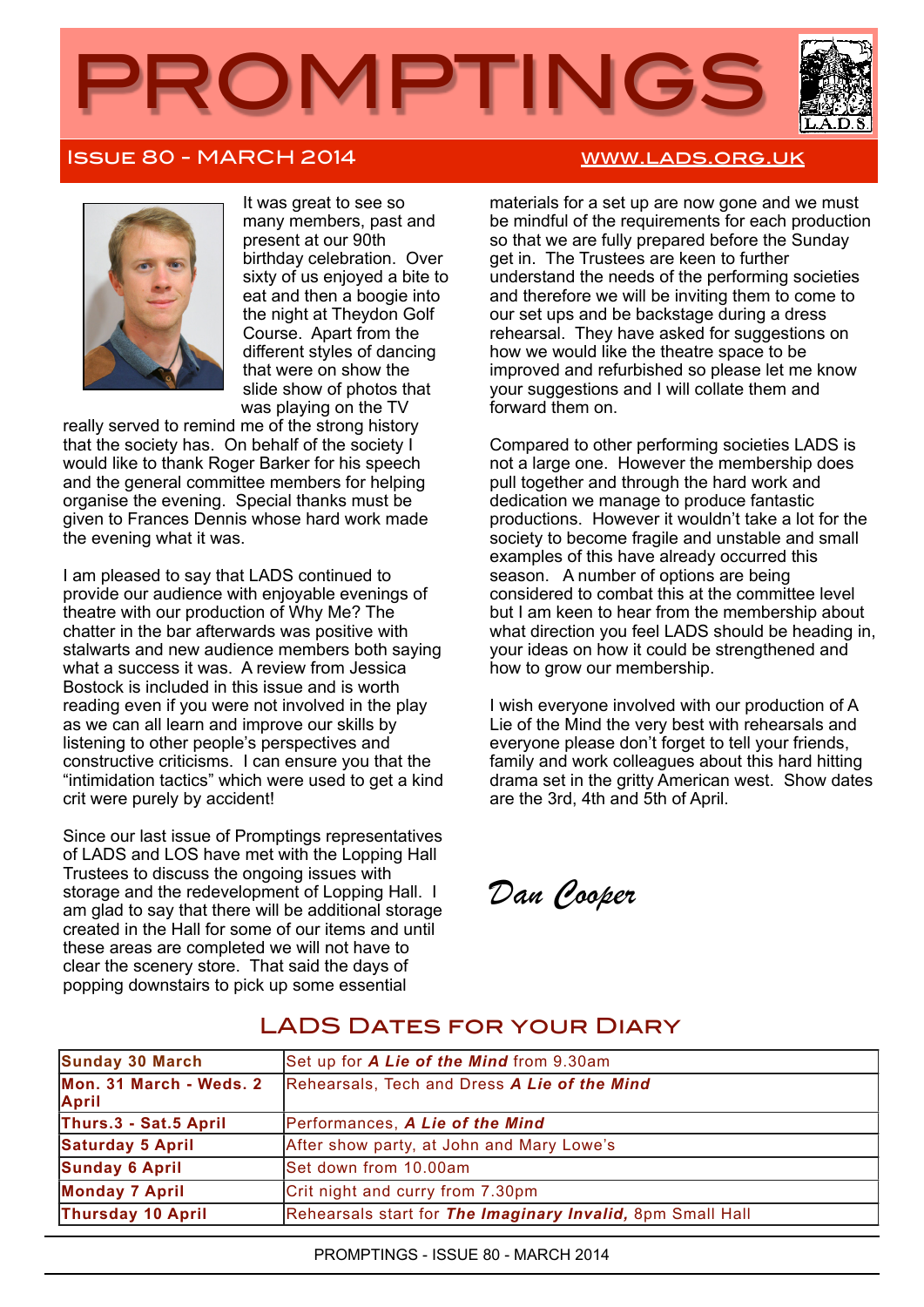### NEW MEMBERS

We are delighted to welcome three new members, all of whom will be involved in our final production this season - The Imaginary Invalid.

Wayne Gilbart will be Stage Manager and Louise Clarke will be Assistant Stage Manager. Nick Martin is playing the part of Thomas Diaforus

Also, Phil Postings, who will be making his acting debut with us in The Imaginary Invalid, playing the part of Beralde and we are pleased that Amy Morris-Barnes will be guesting in the part of Angelica.

### LADS 90th - dinner and **DANCE**

### Oh what a night!

After months of planning and preparation, LADS celebrated the incredible 90th anniversary of the society on the 8th February 2014 with a dinner and dance at Theydon Bois Golf Club. The venue was beautifully decorated by Fran Dodd and the finishing touches she added were delightful, souvenir menus for every guest, commemorative key rings and who could forget the wonderful cake. If you were lucky enough to taste it, you will surely agree that it was the best fruitcake ever made.

Following a delicious three-course dinner, Roger and Dan made short speeches, the cake was cut and the dancing began. We were entertained by Robin Jerome singing and I think many of us suffered from aches, pains and blisters for several days after our excursions on the dance floor!

It was wonderful to see so many current and past members, family and friends, some of whom had travelled a long way to join us in the celebrations. I am sure that all of you who came will agree that it was a truly memorable night and a very fitting celebration to a very special anniversary. Here's to the centenary!

### **Cathy**



**Jean Cooper, pictured at the Dinner Dance, modeling the latest in must-have jewellery the LADS ear ring**

### Membership Drive

The Play reading committee has now finished reading all of the plays for next season and we are in the process of compiling our shortlist. It has always been the aim at LADS to try to provide as many acting roles as we have acting members but as you are all aware, this season has been extremely challenging due to lack of availability. If you know that you are going to be unavailable next season, please can you let me know so that the committee has an idea of the number of roles we are aiming to target? Thank you to all of you who have already done so.

LADS has always been very proactive in promoting our shows and we are getting better all the time so I would now like to ask for your help in promoting LADS as a society. We are very lucky to have some very talented members but we desperately need more. Increasingly, we are relying on the same people to take on parts and work backstage and in order avoid this, we need a much bigger pond of members to fish in. Do you have any friends who you know have secretly harboured a desire to act or work backstage? If so, please give them a push to fulfil their ambitions and ask them to get in touch.

Better still, bring them along to set up so that they can get involved straight away, I can assure you that they will be made very welcome. If you have any other ideas to promote the society and attract new members, I would love to hear from you. We have so much to be proud of so please spread the word !

### **Cathy**

### crit. for 'why me?' **JESSICA BOSTOCK**

I came to the Friday night performance of 'Why Me?' The ladies on the ticket desk were bright and efficient , and the system seems to work really well. It was good to see a pretty much full house and nice to see such a wide range of ages in the audience. The programme was very professional looking and the support of the Loughton Foodbank a nice touch.

I thought the intimidation tactics to which you resorted in order to get me to write a kind crit were a little on the strong side; did you have to sit me right in the centre of the row with Dan on one side and Andrew on the other??? It seemed a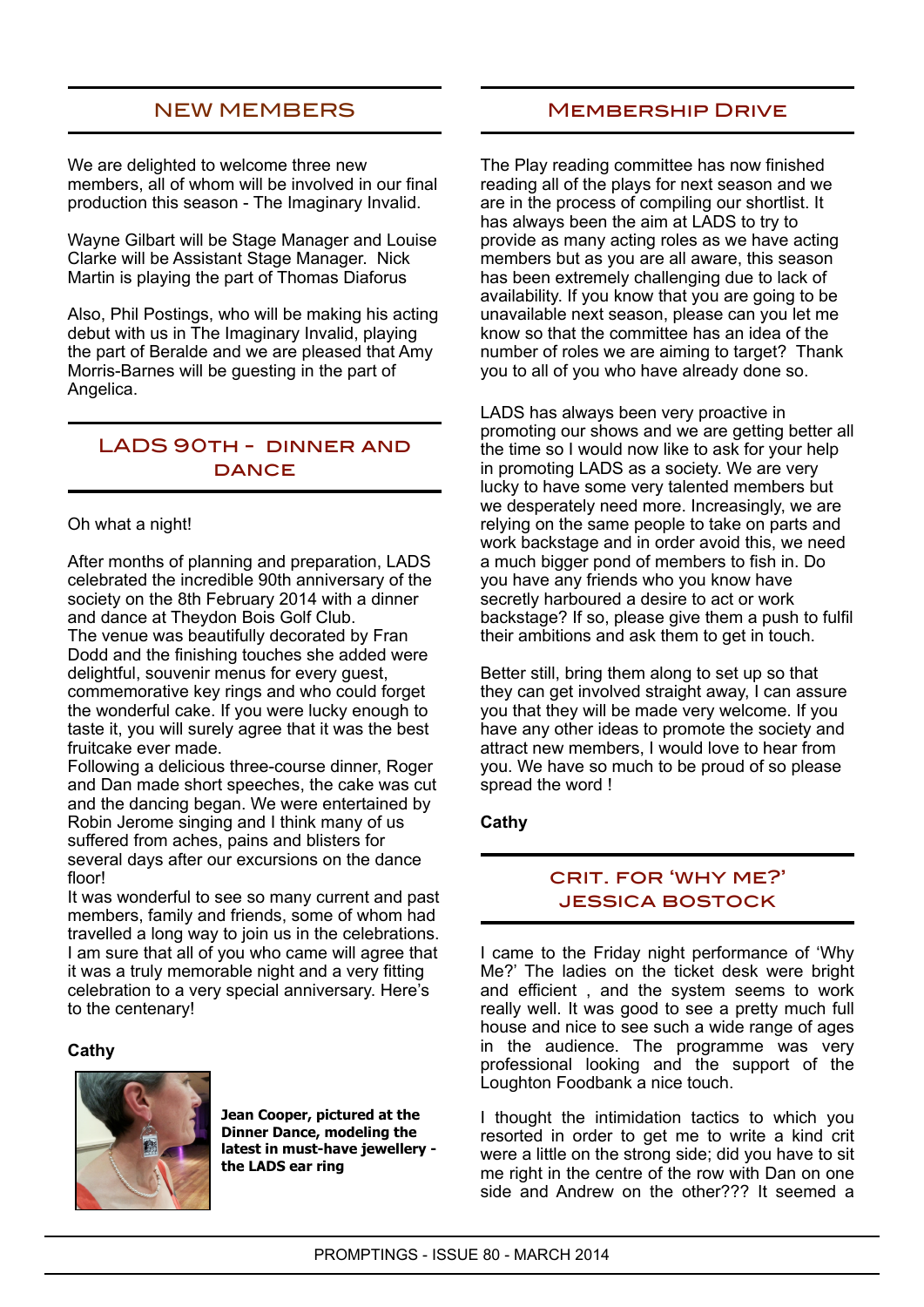little heavy handed! The PA announcement was a useful addition to a modern play. I love the audience participation too; you have a very vocal lot, I've never heard a PA announcement barracked before! I liked the 80s soundtrack and knew all the words, and was pleased to see that the play opened at bang on 10.31.



**Cathy Naylor and Howard Platt**

The set was, as ever very clean and perfectly functional. The lines were clean and the acting space adequate and uncontrived. I liked the 3-d effect brickwork outside the windows. I don't think I've ever seen such a weird colour television, however. The set dressing and props were functional and were all handled well.

The lighting was bright and uncomplicated and the sound operation perfectly executed on every cue. 'Yes Minister' was a nice touch and immediately recognisable, dating the piece perfectly.

I understand you had encountered problems with the production – a January show can often be a bit of a problem, but they were not evident.

I enjoyed the play. It was fast-paced and wellwritten with a clever script and a very natural style. I know I always go on about the style of a piece and it was lovely to see that under Babs' experienced hands the whole cast acted in the same style; there was a natural feel to it all. it was realistic and true to life (as much as a stage play ever can be). All the characters were wellpresented and did not slip into caricature – the only character in danger of this was Mary, and Eileen ruthlessly pulled her back from the precipice any time she teetered towards it! Well done – it makes for a much more enjoyable experience when there is a cohesive feel to the piece. The script was delivered clearly, with good projection and cracked along at a good pace

without being rushed; you all made the most of any funny lines, but I would urge some of you to learn the art of waiting for the audience to stop laughing before delivering your next line, because when we are enjoying a play, we want to hear it all!



**Jon Gilbert and Howard Platt**

There were lots of small scenes in each act, which involved lots of costume changes, and these were all pretty slick and the time did not drag and the play flowed well, with the first act ending promptly at 10.31. Act II opened on the dot of 10.31 and launched straight back in with good pace and sharp and snappy delivery, and 4 short scenes later the play closed at a respectable 10.31.(NB the clock needs fixing!) On a less positive note – those chairs don't get any more comfortable do they? I now know why I was in so many plays or worked backstage – that way one avoids the exquisite torture that is a Lopping Hall chair!

I will now go on to the individual characters, and in true Oscar style I will address them more or less in reverse order.

### **Tom**

Peter, you played Tom well. You delivered your lines clearly and were of course, on your appearance, nothing like you had been described by your parents – but then what child is as their parents describe them? Your projection was good and improved as you progressed through your scenes. Your body language also improved. You seemed a little apologetic in your opening scene which didn't match your relaxed delivery which could have taken some sulky swagger, but as we saw more of you, you seemed to relax into the part and actually seemed most relaxed in drag – perhaps your body language improved with the improvement in your relationship with John. And your Act II opening scene with Howard was particularly good. It was obvious to the audience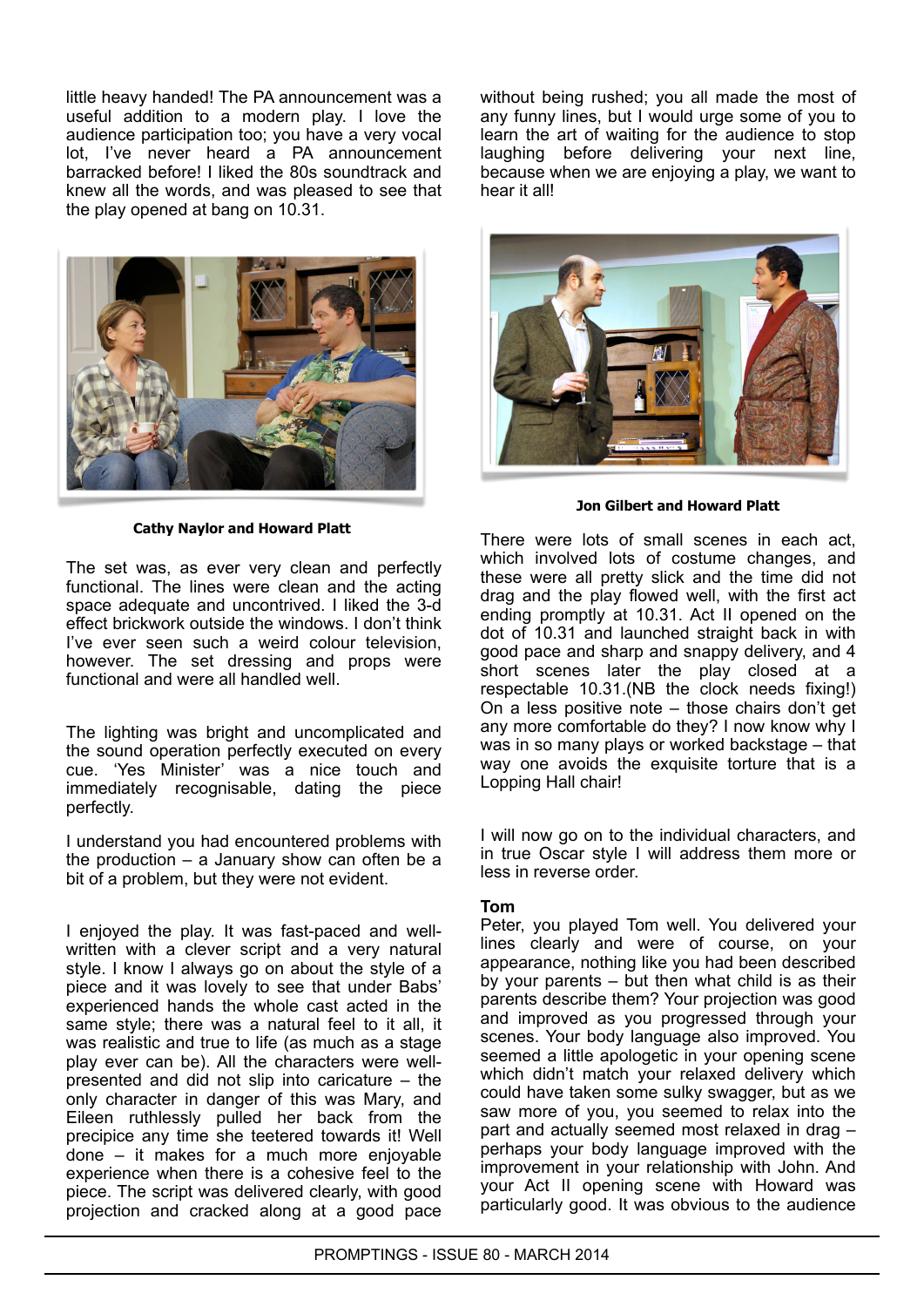pretty early on exactly what kind of clubs you were working and your figure and legs are great. You handled the double entendres well and the 'went down well at the clubs' line was delivered very well.



#### **Fran Chalkwright and Eileen Stock**

#### **Arthur**

Jon you played Arthur nicely. Your projection was good, and your diction was for the main part, clear. It has to be said, I had been remembering the 80s with a sort of rosy fondness until I saw your totally horrific shirts! You would have helped Howard more in the bow tie scene if you had delivered more out front generally, so that Howard could have reacted more to the double entendres about Gwen. I felt this was a general note for you, as whilst addressing the person to whom you are speaking adds realism, it can sometimes restrict you and those around you. In your later scene, I felt it would have helped you more and would have been nice for the audience if you had delivered your revelation more out to us. You played your confusion and worry well, so it would have been nice to see you rather than your profile. It is also important that you feed people the right emotion for the script and whilst it is important to add light and shade into a performance, and you did, if someone is going to tell you to calm down, you must have carried your anger through that far; your rage had already abated before the line which made Gwen's line redundant. Watch your head angle, you seem to hold everyone in deep suspicion by raising your chin so high so you look down on them!

#### **Gwen**

Gwen was a sweetie, I liked her a lot. Cathy,I understand you came into the role at short notice and it really didn't show. Your delivery was lovely and clear and your character was sweet and likeable. You coped well with all your props and were most natural – well done with the nuts; it is an art to eat on stage without timing it wrongly

and ending up with a mouthful when you need to deliver a speech. Your character remained highly sympathetic and somehow decent despite her indecency! Your costumes were good and you looked great in them all – it was nice to see how your character grew through the play and that you were beginning to spread your wings by the end and find a place for yourself. It was interesting that your costumes reflected your changing mindset and your poise and demeanour also changed.



#### **Peter Galloway**

#### **Mary**

Mary was a joy of a part and Eileen, you played her to the max. I liked that you constantly invaded the personal space of the person to whom you were speaking, and that you peered up into their faces (except Gwen) with a sort of concerned fear. Your delivery was clear and sharp and I heard every word. You coped well with all the props you had to deal with and as I said before, always snatched Mary back from the danger of caricature in the nick of time. The 'shushing' was particularly good and made me laugh out loud. I liked the fact that you were both worldly wise and naiive, and the fact that you were so accepting of Tom's situation and knew what was going on whilst never letting on was not unexpected for the audience, but was obviously a surprise for your family who didn't really see you for what you were. Nicely played.

#### **Helen**

Frances, you have to be the most glamorous pizza executive ever!! – I thought you were a croupier on your entrance! Gorgeous costumes – you looked fab! I liked Helen, you played her with a humour and realism; it was so nice that you were portraying a strong woman, but that you didn't resort to raising your voice or sounding cross to put strength of character across – well done! I liked the relationship between you and John, it seemed real and warm and good humoured, and the pace and picking up on cues was excellent. I was really put out that you were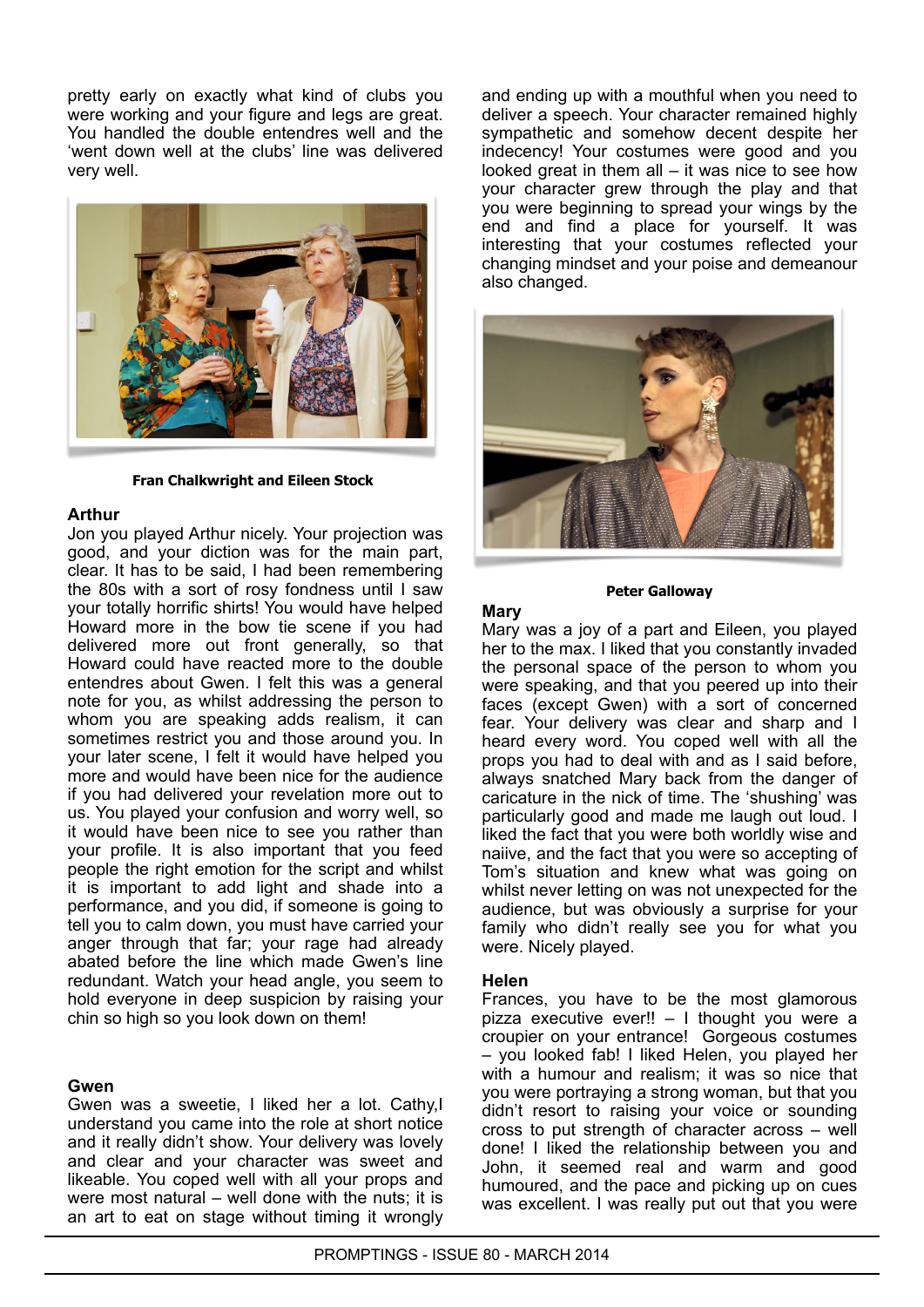such a nice person and were spoken about so unkindly –I thought they were mean. When it came to the 'bow-tie' scene, I would have liked your irritation to spike more sharply, so that when you left threatening not to return, you were cross enough for me to believe you meant it! I though again you handled all props very well and the cheesecake, like a pro! I did find the ending of the play a little convenient  $-$  a fault of the script, not the cast, and I am not sure that Helen would have been quite so understanding and forgiving so quickly, but for the sake of pace….. I thought Helen was great, and that you played her well, professionally and sympathetically.

#### **John**

When I see Howard's name in the cast list. I always know that a strong performance is in the offing – and I was not disappointed. You arrived on stage like a whirlwind and set the play off at a cracking pace which was sustained throughout without losing realism or style. You handled all your props well, made incredibly quick changes, milked every comic line for all it was worth and picked up on cues perfectly. You delivered all your lines clearly and with a nice offhand humour. I liked the relationship you had with Helen, sympathised with your affair with Gwen, and still liked you. It is the strength of the performance that allowed you to do things I didn't like, and treat Helen badly and still keep the audience's sympathy. I have never seen a tall, elegant person make an apron look so unflattering and dumpy! – I don't know how you did it! There was an amazingly large number of tracks on one of your 8 records, by the way. Your reacted very well to Jon's speech about Gwen, but were slightly hampered by the fact that he kept looking at you! I liked the way your relationship with Peter grew, and was pleased that you and Helen would be getting back together in the end – even if you were extremely lucky that she was so forgiving!

So thank you for an enjoyable evening. The play could have been set in 2014, not 1984-ish, it seemed pretty relevant today. The ending was a little convenient, and I have to say most of the things that were revealed were a little predictable, but on the whole, an enjoyable piece which didn't need the intimidation tactics to ensure a favourable crit!

### supporting loughton **FOODBANK**

During the January production of Why Me LADS raised money for the Loughton Food Bank. This is a new local charity which organises the distribution of three days supply of emergency food to those in need, a vital lifeline for some. Volunteers from the charity came and saw the production and really enjoyed themselves saying that they would definitely be back and we were pleased to be able to give them a cheque for £362.58. Thank you to everyone who put their hands in their pockets and gave generously. More information about the charity can be found on their website [www.loughton.foodbank.org.uk](http://www.loughton.foodbank.org.uk/)

### A LIE OF THE MIND



When I was first asked to direct A lie Of The Mind, I was a little daunted. Sam Shepard's modern american classic is a highly challenging play for any cast. Yet here we are, nearly five weeks into rehearsal and the cast have thrown away their scripts and are hunting down every nuance with supreme enthusiasm and skill. It's thrilling to work with such a dedicated troupe on a play of such quality.

'So what is it about? Is it a comedy? A love story? A drama?' I've been asked these questions a lot, but the answer isn't that easy to pin down. I won't go into the full story-line here. I'd rather you discovered that for yourselves. however it involves the lives of two american families,